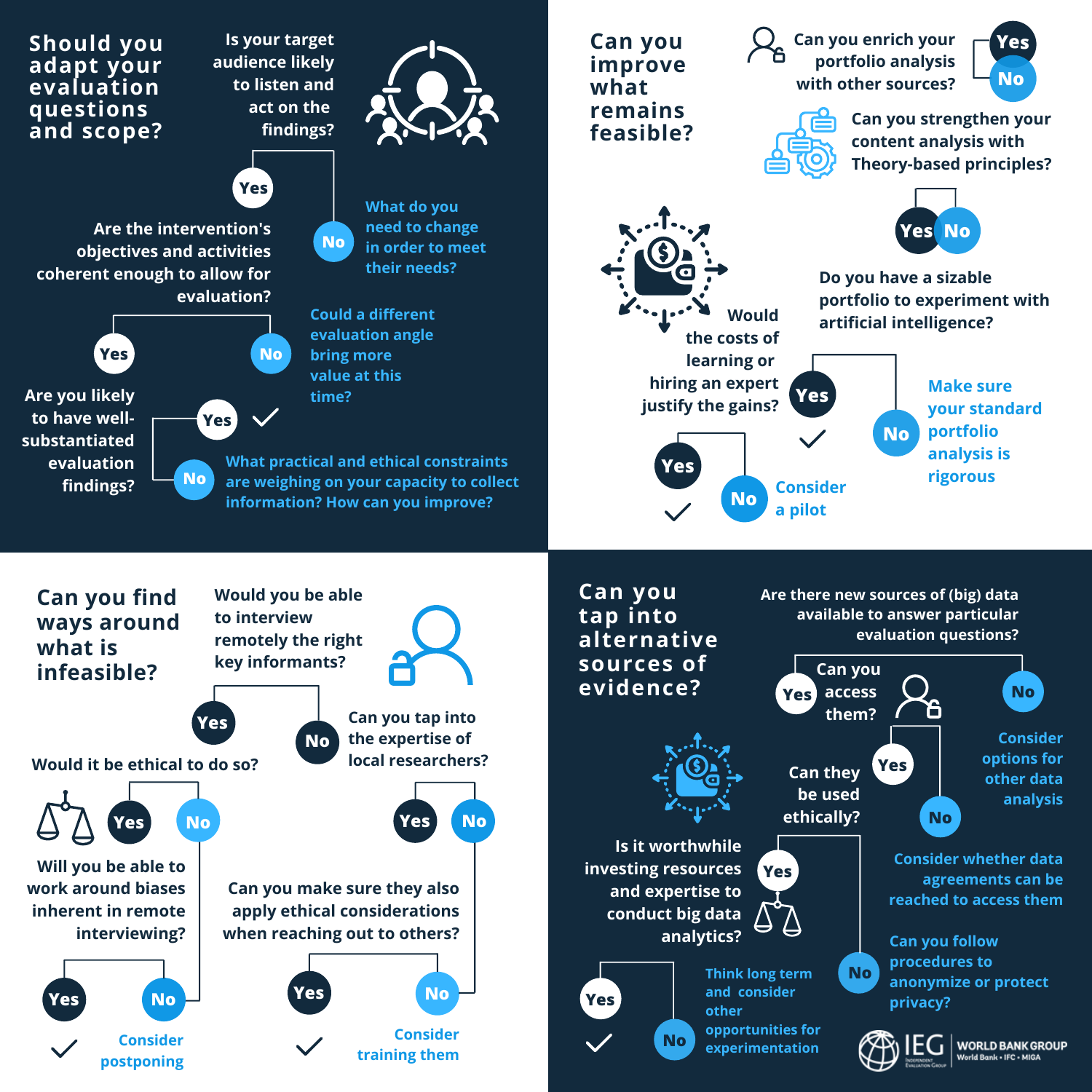## **Should you adapt your evaluation questions and scope?**

**Is your target audience likely to listen and act on the findings?**



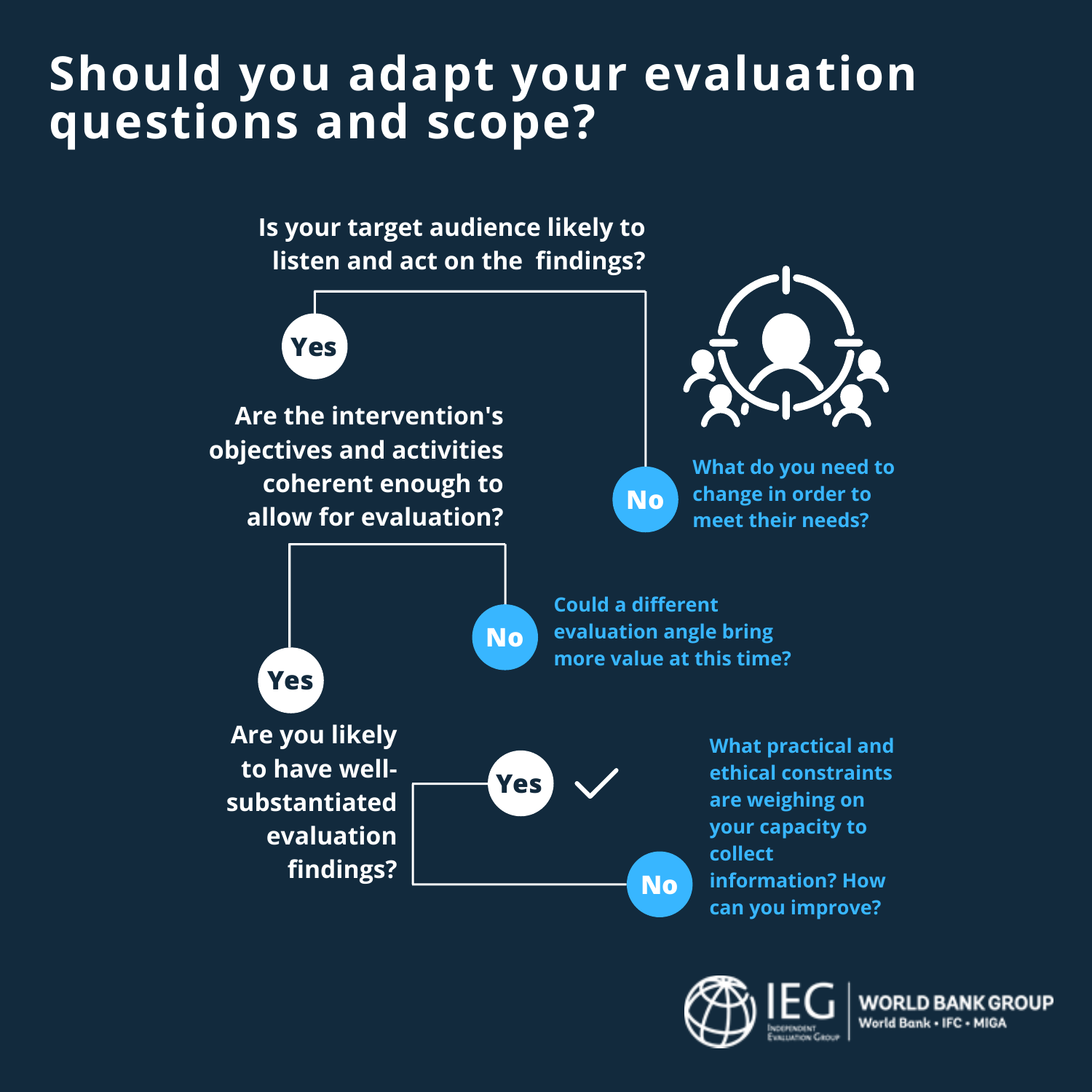## **Can you improve what remains feasible?**

**Can you enrich your portfolio analysis with other sources?**



**Can you strengthen your content analysis with Theory-based principles?**





**Do you have a sizable portfolio to experiment with artificial intelligence?**



WORLD BA World Bank - IFC - MIGA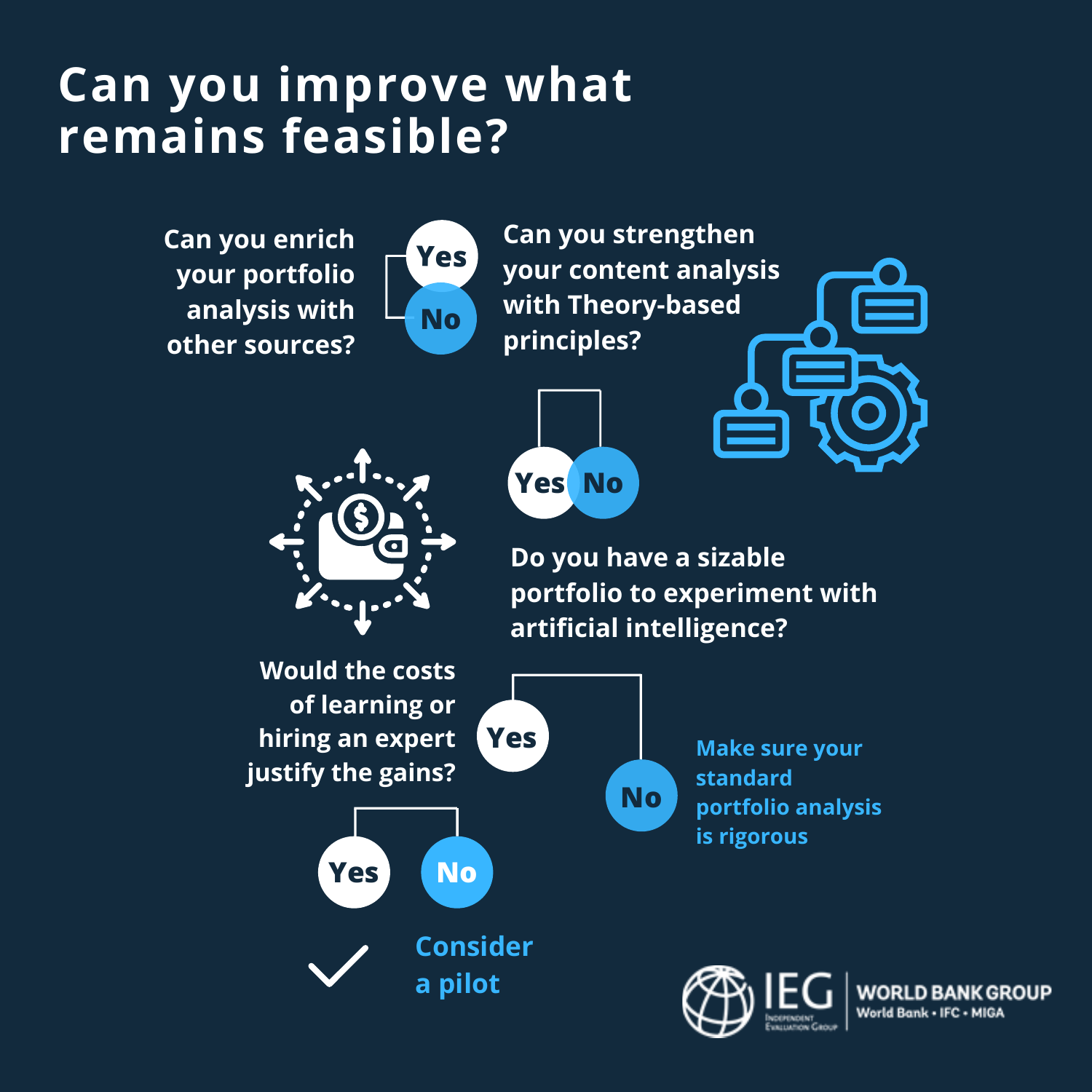## **Can you find ways around what is infeasible?**